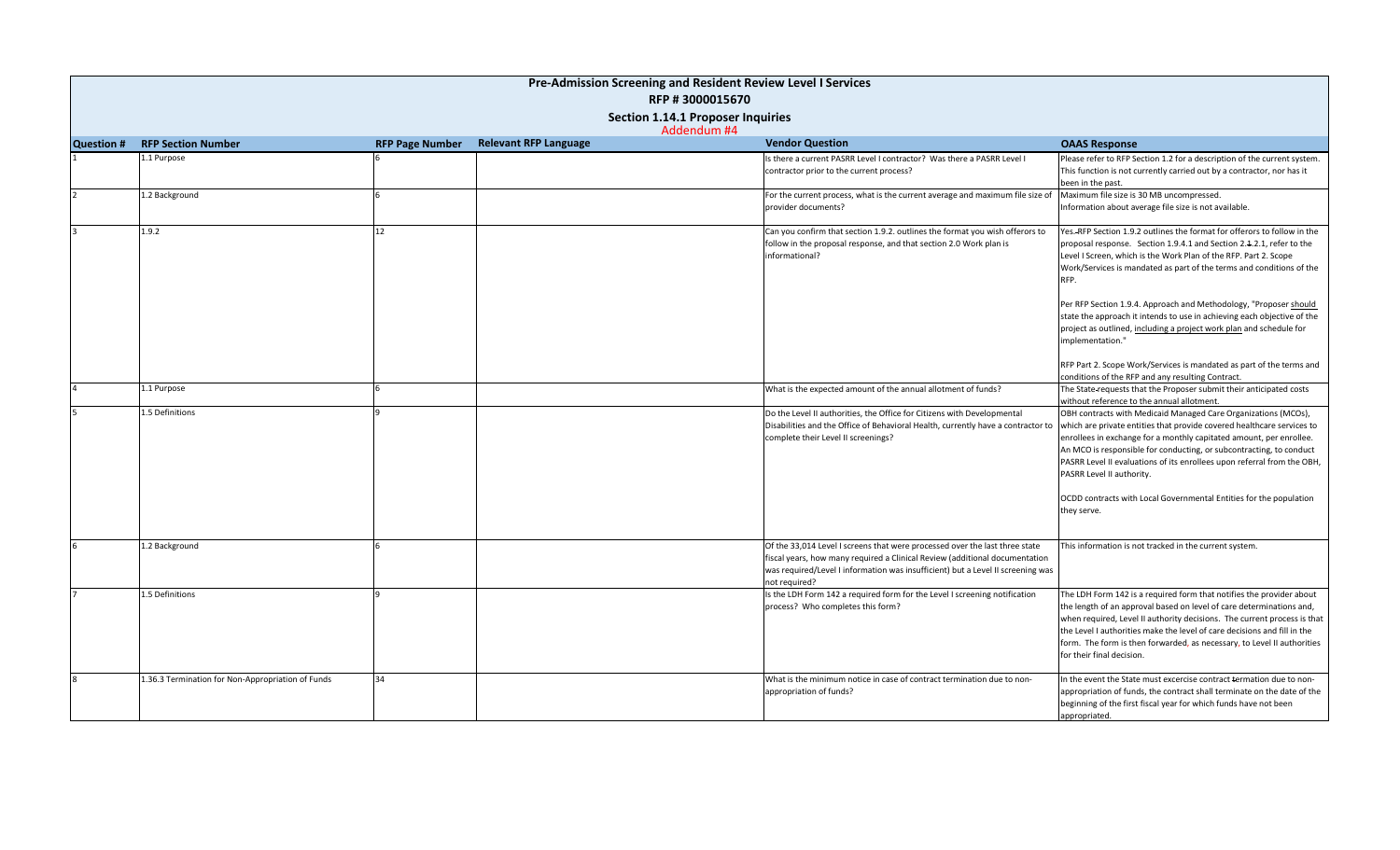|    | 2.2.1.1.10.b                                                                                | 40                                                                                                                                                                                                                                                                                                                                  | The RFP states that the user defined reports shall include the Level II decision<br>(if applicable). Will OBH and/or OCDD or their contractor(s) require edit<br>access to the system to input their Level II determinations within the Level I<br>record? If not, who would enter this information and how would it be<br>received?                                 | OBH and OCDD will not require edit access, but it would be desirable if<br>it can be easily integrated. If it cannot be easily integrated, Level I<br>authority staff will receive and enter the information.                                                                                                                                                                                                                                                                                                                                                                                                                                                                                      |
|----|---------------------------------------------------------------------------------------------|-------------------------------------------------------------------------------------------------------------------------------------------------------------------------------------------------------------------------------------------------------------------------------------------------------------------------------------|----------------------------------------------------------------------------------------------------------------------------------------------------------------------------------------------------------------------------------------------------------------------------------------------------------------------------------------------------------------------|----------------------------------------------------------------------------------------------------------------------------------------------------------------------------------------------------------------------------------------------------------------------------------------------------------------------------------------------------------------------------------------------------------------------------------------------------------------------------------------------------------------------------------------------------------------------------------------------------------------------------------------------------------------------------------------------------|
| 10 | 2.2.1.1.10.c.                                                                               | 40                                                                                                                                                                                                                                                                                                                                  | The RFP states that the user defined reports shall include a list of individuals<br>admitted to a nursing facility. Will this admission data come from the state or Contractor must be able to provide this information.<br>only from the contractor's system?                                                                                                       | This is the critical area of function for the application. The successful                                                                                                                                                                                                                                                                                                                                                                                                                                                                                                                                                                                                                          |
| 11 | 2.2.4 Notices, Section 2.2.4.3                                                              | 41                                                                                                                                                                                                                                                                                                                                  | The RFP states that the system will provide electronic notice on the level of<br>care eligibility determination. Will the contractor provide level of care<br>determinations for nursing home eligibility in addition to the PASRR Level I<br>screening approval process? If so, is an additional assessment (form/tool)<br>required and who completes this process? | The PASRR Contractor will not make determinations regarding level of<br>care. That is managed by OAAS using a separte software application.<br>The PASRR software will need to pull and push LOC data, but not make<br>LOC decisions.                                                                                                                                                                                                                                                                                                                                                                                                                                                              |
| 12 | Section 2.4.2 IT Integration and Configuration                                              | 46                                                                                                                                                                                                                                                                                                                                  | Please describe the purpose for integration with OPTS.                                                                                                                                                                                                                                                                                                               | The purpose of the integration is to capture and merge LOC decisions.                                                                                                                                                                                                                                                                                                                                                                                                                                                                                                                                                                                                                              |
| 13 | Section 2.4.2 IT Integration and Configuration                                              | 46                                                                                                                                                                                                                                                                                                                                  | Please describe the purpose for integration with Utopia.                                                                                                                                                                                                                                                                                                             | The purpose of the integration is to capture and merge OBH decisions.                                                                                                                                                                                                                                                                                                                                                                                                                                                                                                                                                                                                                              |
| 14 | Detailed Project Work Plan                                                                  | 47                                                                                                                                                                                                                                                                                                                                  | Will the Level II Authority be required to also use Atrezzo? If not, what will be<br>the process for gathering data to meet the requirement of documenting Level<br>II decisions and admissions to NFs?                                                                                                                                                              | No, Level II Authority is not required to use Atrezzo. Data integration is<br>referenced at in RFP Section 2.4.2: IT Integration and Configuration,<br>and there is no reference to Atrezzo in the RFP. Currently, the<br>information is shared via email and entered by staff into a software<br>application that allows for the creation of a form that provides as<br>notice to providers of eligibility. The preferred process will be for Level<br>Il decisions to be electronically shared. The Contractor will also need to<br>obtain admission information from the referal source or the nursing<br>facility. The Proposer is asked to describe the system they currently<br>have in use. |
| 15 | Section 4.2.2 Reports                                                                       | 52                                                                                                                                                                                                                                                                                                                                  | What would on demand reporting mean? Is this different from the report<br>schedule listed under 4.2.2?                                                                                                                                                                                                                                                               | Please refer to RFP Section 1.3 Goals and Objectives. It is expected that<br>the proposed application will allow for on-demand, user defined<br>reports in addition to the report schedule listed in RFP Section 4.2.2<br>Reports.                                                                                                                                                                                                                                                                                                                                                                                                                                                                 |
| 16 | Section 1.9.7 Cost Proposal, page 18                                                        | 18<br>"An item-by-item breakdown of costs shall be included in the proposal.<br>Proposers shall submit the breakdown in the same format as the attached<br>ample cost template form (Attachment V, Cost Template)."                                                                                                                 | Is Attachment V, Cost Template the only required cost breakdown form that<br>needs to be submitted?                                                                                                                                                                                                                                                                  | The Cost Template is the only cost form required to be submitted as<br>part of the RFP Proposal response.<br>Proposer(s) shall use Attachment V: Cost Template - Revised<br>10/22/2021, which will be published in Addendum 5.                                                                                                                                                                                                                                                                                                                                                                                                                                                                     |
| 17 | Section 1.11 Technical and Cost Proposals, pg 18-19                                         | One (1) searchable electronic copy of the technical proposal on a USB flash<br>18-19<br>drive.<br>• One (1) searchable electronic copy of the technical proposal on a USB flash proposal (just printed/paper copies).<br>drive.                                                                                                     | The RFP only lists flash drives for the Technical proposal and the Redacted<br>proposal. Please confirm that no USB flash drive is required for the Cost                                                                                                                                                                                                             | Please refer to RFP Section 1.11 Technical and Cost Proposals. A USB is<br>not required for the Cost Template. A USB flash drive for the Cost<br>Template may be included at the proposer's discretion. However, a<br>hard copy of the Cost Proposal must be submitted.                                                                                                                                                                                                                                                                                                                                                                                                                            |
| 18 | Section 1.9.2 Table of Contents, page 12; and Section 1.9.4.1 13<br>Level 1 Screen, page 13 | 'The proposal should be organized in the order contained below.<br>Requested Proposal Outline, including the Table of Contents:<br>· Cover Letter<br>Table of Contents<br>Company Background and Experience<br>Approach and Methodology<br>Work Plan/Project Execution"<br>1.9.4 Approach and Methodology<br>1.9.4.1 Level 1 Screen | In Section 1.9.2, the requested proposal outline in the TOC has the first item<br>under Approach and Methodology titled "Work Plan/Project Execution". Is<br>this the same as section 1.9.4.1 Level 1 Screen, that is listed first following<br>1.9.4 Approach and Methodology?                                                                                      | Please refer to the response to Question 3.                                                                                                                                                                                                                                                                                                                                                                                                                                                                                                                                                                                                                                                        |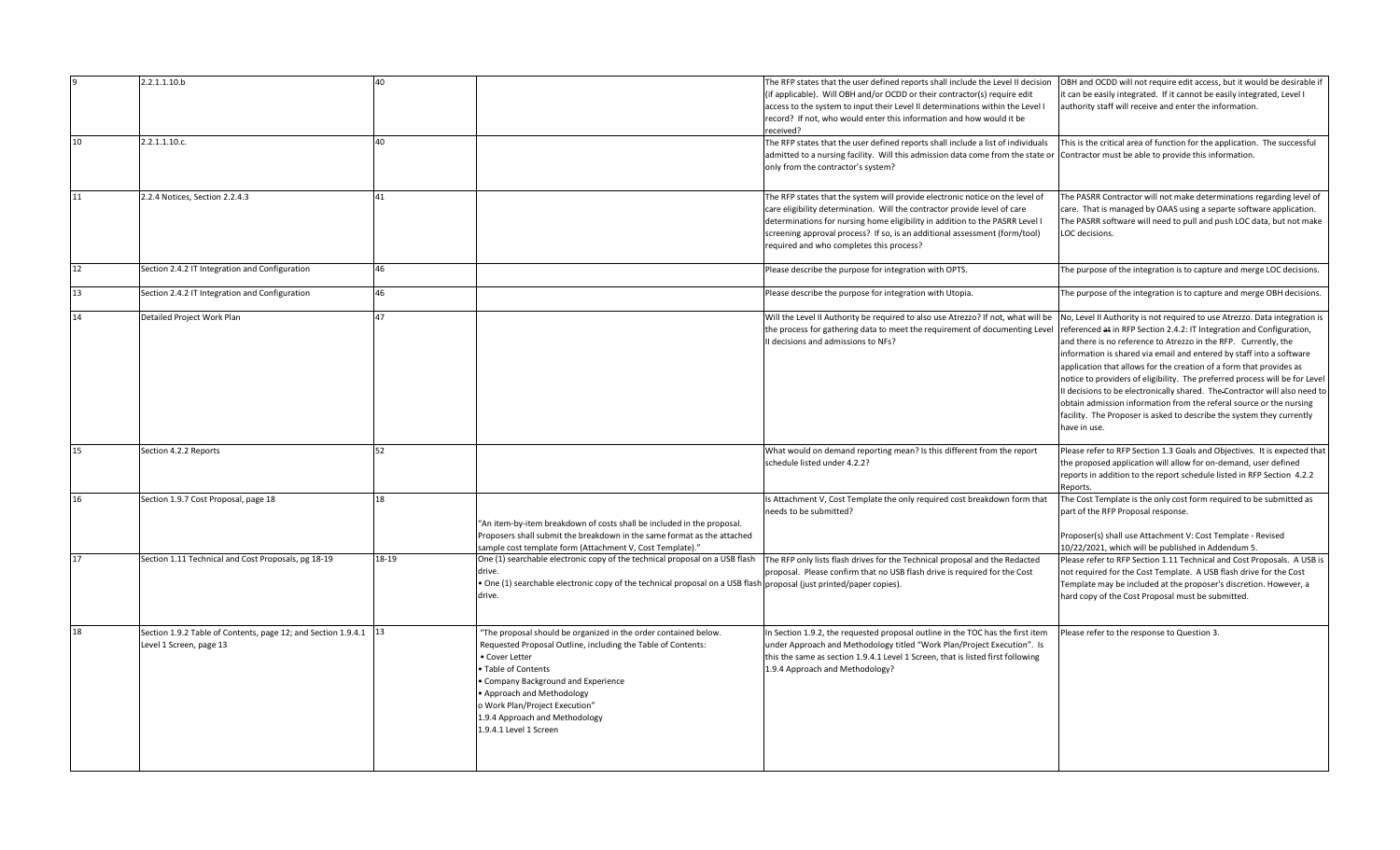| 19 | Attachment II: CF-1; Attachment III: HIPAA ; and Attachment 59, 65, & 67<br>IV: Electronic Vendor Payment Solution |           | Forms: Attachment II: CF-1;Attachment II: CF-1;Attachment III: HIPAA;<br>Attachment IV: Electronic Vendor Payment Solution                                                                                                                                                                                                                                                                                                                                                                          | Please confirm that Attachment II: CF-1, Attachment III: HIPAA, and<br>Attachment IV: Electronic Vendor Payment Solution are for reference only,<br>and do not need to be included with the proposal response.                                                                                                                                                                                                                                                             | Attachments II. III and IV are for reference.<br>Per RFP Section 1.29, "the Proposer should submit with its proposal any<br>exceptions or contract devitions that its firm wishes to negotiate."                                                                                                                                                                                                                                                                                                                                                                                                                                              |
|----|--------------------------------------------------------------------------------------------------------------------|-----------|-----------------------------------------------------------------------------------------------------------------------------------------------------------------------------------------------------------------------------------------------------------------------------------------------------------------------------------------------------------------------------------------------------------------------------------------------------------------------------------------------------|----------------------------------------------------------------------------------------------------------------------------------------------------------------------------------------------------------------------------------------------------------------------------------------------------------------------------------------------------------------------------------------------------------------------------------------------------------------------------|-----------------------------------------------------------------------------------------------------------------------------------------------------------------------------------------------------------------------------------------------------------------------------------------------------------------------------------------------------------------------------------------------------------------------------------------------------------------------------------------------------------------------------------------------------------------------------------------------------------------------------------------------|
| 20 | Section 1.9.8 Certification Statement, page 18                                                                     | 18        |                                                                                                                                                                                                                                                                                                                                                                                                                                                                                                     | Is the Certification Statement to be included in the Technical proposal?                                                                                                                                                                                                                                                                                                                                                                                                   | Yes.                                                                                                                                                                                                                                                                                                                                                                                                                                                                                                                                                                                                                                          |
| 21 | Section 1.11 Technical and Cost Proposals, page 18                                                                 | 18        | "1.11 Technical and Cost Proposals<br>The State requests the following should be submitted as separate files:<br>One (1) Original (clearly marked "Original") and six (6) numbered copies of<br>the technical proposal. The proposal shall be named: RFP# 3000015670<br>Technical Proposal - [Proposer Name].<br>One (1) Original (clearly marked "Original") and six (6) numbered copies of<br>the cost proposal. The proposal shall be named: RFP# 3000015670 Cost<br>Proposal - [Proposer Name]. | The TOC outline in Section 1.9.2 lists "Cost and Pricing Analysis" as the last<br>item. The instructions in Section 1.11 request that the Cost proposal be<br>submitted separately. Is the "Cost and Pricing Analysis" listed in the TOC<br>outline intended to be part of the Technical proposal? If so, what information<br>should be provided in that section that is not included in the Cost proposal,<br>Attachment V: Cost Template (Section 1.9.7, Cost Proposal)? | The Cost Proposal is not part of the Technical Proposal.                                                                                                                                                                                                                                                                                                                                                                                                                                                                                                                                                                                      |
| 22 | Section 1.2 Background                                                                                             |           | Over the last three state fiscal years, OAAS has processed an average of<br>33,014 Level I Screens from a variety of referral sources including, but not<br>limited to hospitals, psychiatric hospitals, nursing facilities, rehabilitation<br>hospitals, hospices, and physician offices. Trend data regarding the number<br>of Level I PASRRs processed per year is provided in Attachment VI, Trend<br>Data.                                                                                     | How has the 1135 waiver and automatic expempted hospital discharge<br>changed the volume of Level 1s submitted? Is there an estimate for when the<br>waiver will end?                                                                                                                                                                                                                                                                                                      | The number of Level I PASRRs received in FY21 was 33,423. The<br>specific data reflecting how the Level 1s are impacted by the 1135<br>waiver and automatic exempted hospital discharge is not known at this<br>time. Hower, please note that the difference between the average<br>Level I Screens and the most recent data is only 400 requests and is not<br>the highest we have received in a given FY. Except for a brief period<br>following Hurricane Ida in September of 2021, reliance on the waiver<br>was limited to waving Level II authorizations at admission. The State is<br>not currently operating under normal procedures. |
| 23 | 1.3 Goals and Objectives                                                                                           |           | Number 9 notes, Interface with and maintain real time data sharing with<br>LDH computer applications built on the .NET Framework.                                                                                                                                                                                                                                                                                                                                                                   | Will there be a need or expectation for data migration with a previous system<br>or ability to migrate in the future?                                                                                                                                                                                                                                                                                                                                                      | There is no expectation for data migration.                                                                                                                                                                                                                                                                                                                                                                                                                                                                                                                                                                                                   |
| 24 | 1.9.5 Proposed Staff Qualifications (Preferably limited to four<br>(4) pages except for resumes)                   |           | Key personnel and the percentage of time directly assigned to the project<br>should be identified.                                                                                                                                                                                                                                                                                                                                                                                                  | Please clarify what positions are defined as key personnel.                                                                                                                                                                                                                                                                                                                                                                                                                | Key personnel should be defined by the Proposer.                                                                                                                                                                                                                                                                                                                                                                                                                                                                                                                                                                                              |
| 25 | Attachment V: Cost Template                                                                                        |           | Anticipated Number of Units. - This number reflects a projection only and is<br>not a guarantee of the number of units/screens expected. It is for evaluation<br>purposes only.                                                                                                                                                                                                                                                                                                                     | The Configuration/integration deliverable has an anticipated number of units<br>of 15 hours. Is 15 hours the maximum number of hours that we can plan on<br>for configuration/integration, or will those exact numbers be negotiated upor<br>award?                                                                                                                                                                                                                        | The Cost Template states that the number of units of 15 hours is<br>anticipated only, not fixed. This number may increase or decrease<br>upon negotiation of the contract, but the rate per unit will remain as<br>proposed by the Contractor.                                                                                                                                                                                                                                                                                                                                                                                                |
| 26 | General                                                                                                            | <b>NA</b> |                                                                                                                                                                                                                                                                                                                                                                                                                                                                                                     | Does the Department require Level I submitter requests to use the exempted<br>hospital discharge option to undergo clinical review by the vendor to confirm<br>accuracy and appropriateness of the EHD request?                                                                                                                                                                                                                                                            | Questions about the accuracy and appropriateness of an EHD will be<br>researched and resolved by Level I staff. It is anticipated that the<br>vendor will notify OAAS staff of the request as part of the system<br>integration.                                                                                                                                                                                                                                                                                                                                                                                                              |
| 27 | General                                                                                                            | <b>NA</b> |                                                                                                                                                                                                                                                                                                                                                                                                                                                                                                     | Please detail the Department's dementia exclusion criteria and process and<br>associated Vendor responsibilities.                                                                                                                                                                                                                                                                                                                                                          | Level I PASRRS are referred to the Level II authority for all individuals<br>suspected of having serious mental illeness and dementia unless the<br>Level II authority has previously determined that dementia was<br>primary. However, supporting documentation is required from the<br>referral source and the vendor would be expected to request that<br>documentation.                                                                                                                                                                                                                                                                   |
| 28 | 1.2                                                                                                                |           |                                                                                                                                                                                                                                                                                                                                                                                                                                                                                                     | Please confirm that the chosen vendor will only receive PASRR Level I request<br>for individuals who have already been determined to meet NF LOC and the<br>vendor will have no involvement in the LOC process.                                                                                                                                                                                                                                                            | The Contractor would receive PASRR Level I requests for all individuals<br>regardless of NF LOC determinations. The Contractor will have no<br>responsibility for determining NF LOC.                                                                                                                                                                                                                                                                                                                                                                                                                                                         |
| 29 | 1.2 AND 2.2.4.3                                                                                                    | 6 and 41  |                                                                                                                                                                                                                                                                                                                                                                                                                                                                                                     | If LOC decisions are to be made by another entity leveraging the OAAS<br>'custom-built and owned application," please describe how data is received<br>by the vendor                                                                                                                                                                                                                                                                                                       | The Contractor is expected to integrate data captured and reported in<br>LDH applications provided regarding level of care.                                                                                                                                                                                                                                                                                                                                                                                                                                                                                                                   |